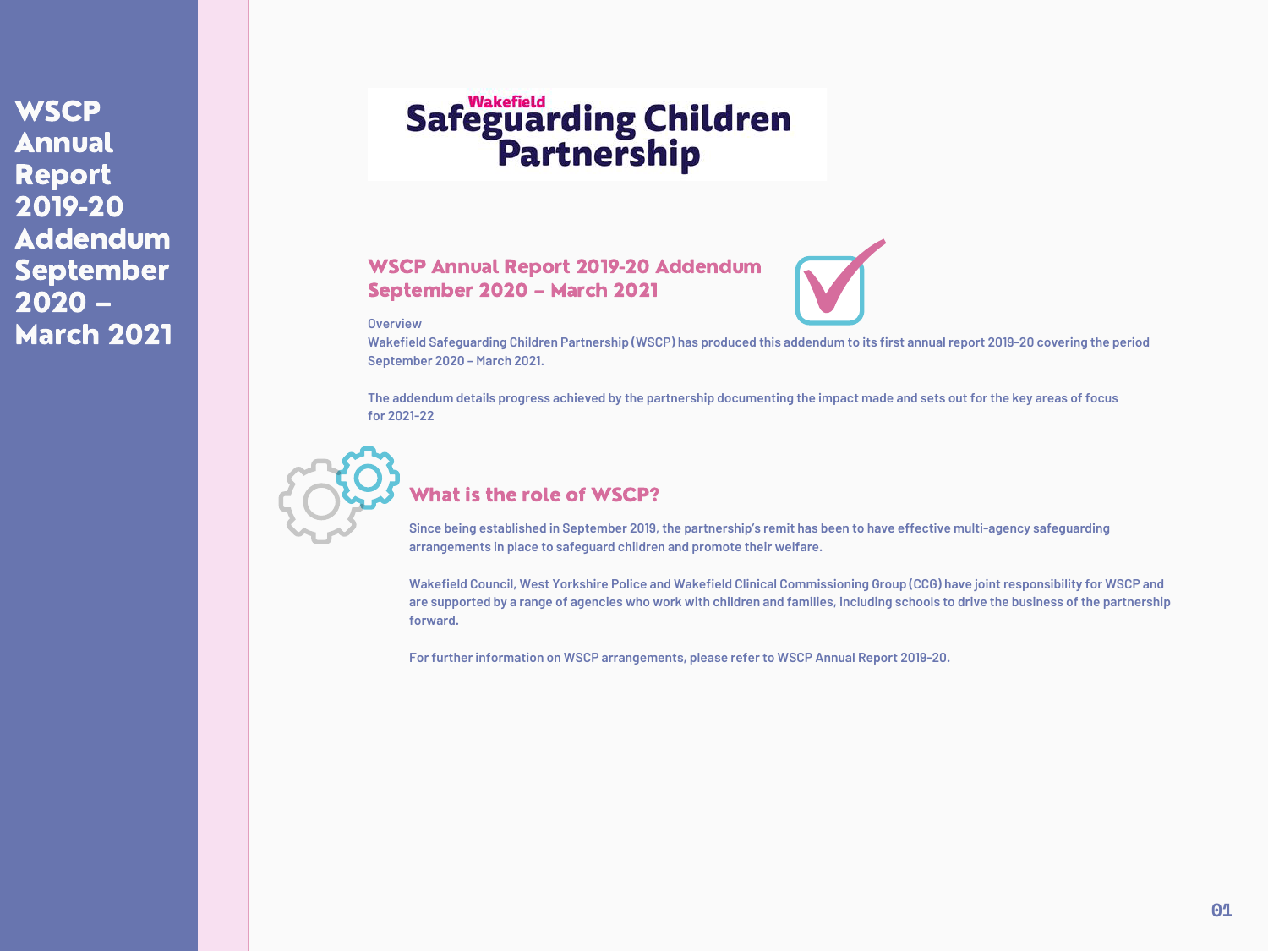## Function of the CSPRG

| nts       |
|-----------|
| where     |
| t has:    |
| ave       |
| ed to the |
| ' to      |
| ; to      |
| y         |



Considers serious safeguarding inciden concerning children abuse and/or neglect been suspected to ha caused or contribute incident, with a view undertaking reviews identify multi-agency learning to develop safeguarding systems and practice.

Multi-Agency Child Exploitation (MACE) Sub-Group

**Child Death Overview Panel** (CDOP)

Safeguarding Advisor for **Education** 

## **Key Areas of Development**



## **Safeguarding Children** Partnership



## Child Safeguarding Practice Review Sub-Group (CSPRG

**System and practice development has been achieved in relation to responding to a suicide. Agencies are now joined up through a Suicide Public Health.** 

**tes agencies to provide postvention support to those bereaved by a suicide including family, friends, education settings and the ce the development of this pathway there have been no show <b>children.** 

Learning & Development Sub-Group

Safeguarding Effectiveness Sub-Group (SEG)

## **What impact has this made?**

**Majority of the four reviews (3) have concerned the tragic deaths of young Babyies has** *a* **<b>biency** *a**bostem* **wide development** has taken **place to support the workforce's understanding and ability to deliver safe sleep information to families. This has included the development of a Ruy Safer Sleep Standard and the commissioning of The Lullaby Trust to deliver safer sleep training. Since these developments there have been no sudden unexpected deaths amongst young babies**

**consider incidents based on multi-agency learning ratherthan exclusively based on severity where those incidents are notified**  $\Xi$ ducation (DfE) National Panel.

**es to refer incidents to the group enabled a multiundertaken in February concerning a near miss. Learning which was otherwise unknown in respect of the need to strengthen the children and families workforce understanding of iess was identified.** 

**The new template has resulted in deeper analysis of incidents being achieved, leading to clearer learning for agencies being identified at a iously.** 

**l** at a Rapid Review has negated the need for further **Local Child Safeguarding Practice Reviews to be undertaken due to the led.** This has been highlighted within the three Rapid **Reviews carried out in this period where the DfE National Panel have** *f***: he learning detailed and agreed with WSCP's decision l** not identify additional learning.

|   | Considered four serious incidents concerning children and undertook<br>Considered four serious incidents concerning children and undertook $(1.1)$ System and practice deviews to identify multi-agency learning, alongside progressing actions on $(1.1)$ responding to a suicide.<br>the Suicide Cluster Review Action Plan. |                             | System and practice d<br><b>Cluster Pathway led by Pu</b>                                                                                                                                                                            |
|---|--------------------------------------------------------------------------------------------------------------------------------------------------------------------------------------------------------------------------------------------------------------------------------------------------------------------------------|-----------------------------|--------------------------------------------------------------------------------------------------------------------------------------------------------------------------------------------------------------------------------------|
|   |                                                                                                                                                                                                                                                                                                                                |                             | The pathway coordinates<br>$(1.2)$ bereaved by a suicide inc<br>wider community. Since<br>no suicide cluster deaths                                                                                                                  |
|   |                                                                                                                                                                                                                                                                                                                                | $\blacksquare$ . $\bigcirc$ | Majority of the four reviety<br>babies and unsafe sleep<br>place to support the wor<br>sleep information to far<br><b>Wakefield Multi-Agency</b><br>The Lullaby Trust to deliv<br>there have been no suc<br>concerning unsafe sleep. |
| 2 | Initiated a new referral process, where agencies can identify incidents to<br>the CSPRG which do not meet the serious incident criteria but consist of<br>multi-agency learning.                                                                                                                                               | 2.1                         | <b>CSPRG</b> is now able to co<br>rather than exclusively ba<br>to the Department of Edu                                                                                                                                             |
|   |                                                                                                                                                                                                                                                                                                                                | 2.2                         | The ability for agencies<br>agency review to be ur<br>Learning which was of<br>strengthen the childre<br><b>Fabricated Induced Illnes:</b>                                                                                           |
| 3 | Developed an overarching review action log, providing the CSPRG with<br>greater oversight across all open reviews to monitor how the learning<br>generated is being implemented across safeguarding systems and practice.                                                                                                      | 3.1                         | This has provided a gre<br>needs for the children an<br>opportunities being align<br>district.                                                                                                                                       |
|   |                                                                                                                                                                                                                                                                                                                                | 3.2                         | <b>Learning from individual r</b><br>learning more impactful a<br>efficient.                                                                                                                                                         |
| 4 | Updated the Rapid Review template to enable good practice and areas for<br>Updated the Rapid Review template to enable good practice and areas for $(4.1)$ The new template has development to be identified more effectively to inform actions for $(4.1)$ achieved, leading to cle<br>agencies to consider which are SMART.  |                             | The new template has<br>quicker rate than previous                                                                                                                                                                                   |
|   |                                                                                                                                                                                                                                                                                                                                |                             | The learning identified at<br>4.2   Local Child Safeguarding<br>level of detail captured.<br>Reviews carried out in<br>fedback positively on the<br>a further review would no                                                        |

Review and Assurance **Activity** 

> **This has provided a greater understanding as to the thematic learning needs for the children and families workforce. This has resulted in learning opportunities being aligned with safeguarding practice needs across the**

> **Learning from individualreviews can nowbe addressed collectively, making learning more impactful and the processes in implementing learning more**



Strengthen the learning identified within Local Child Safeguarding Practice Reviews to be more SMART Create a process to engage and seek the voice of parents and where appropriate children within reviews Establish a process whereby the CSPRG can identify actions from reviews which can be stepped across to the Learning & Development

- 
- 
- Sub-Group to implement
- 



Demonstrate the impact reviews make on system and practice development more consistently



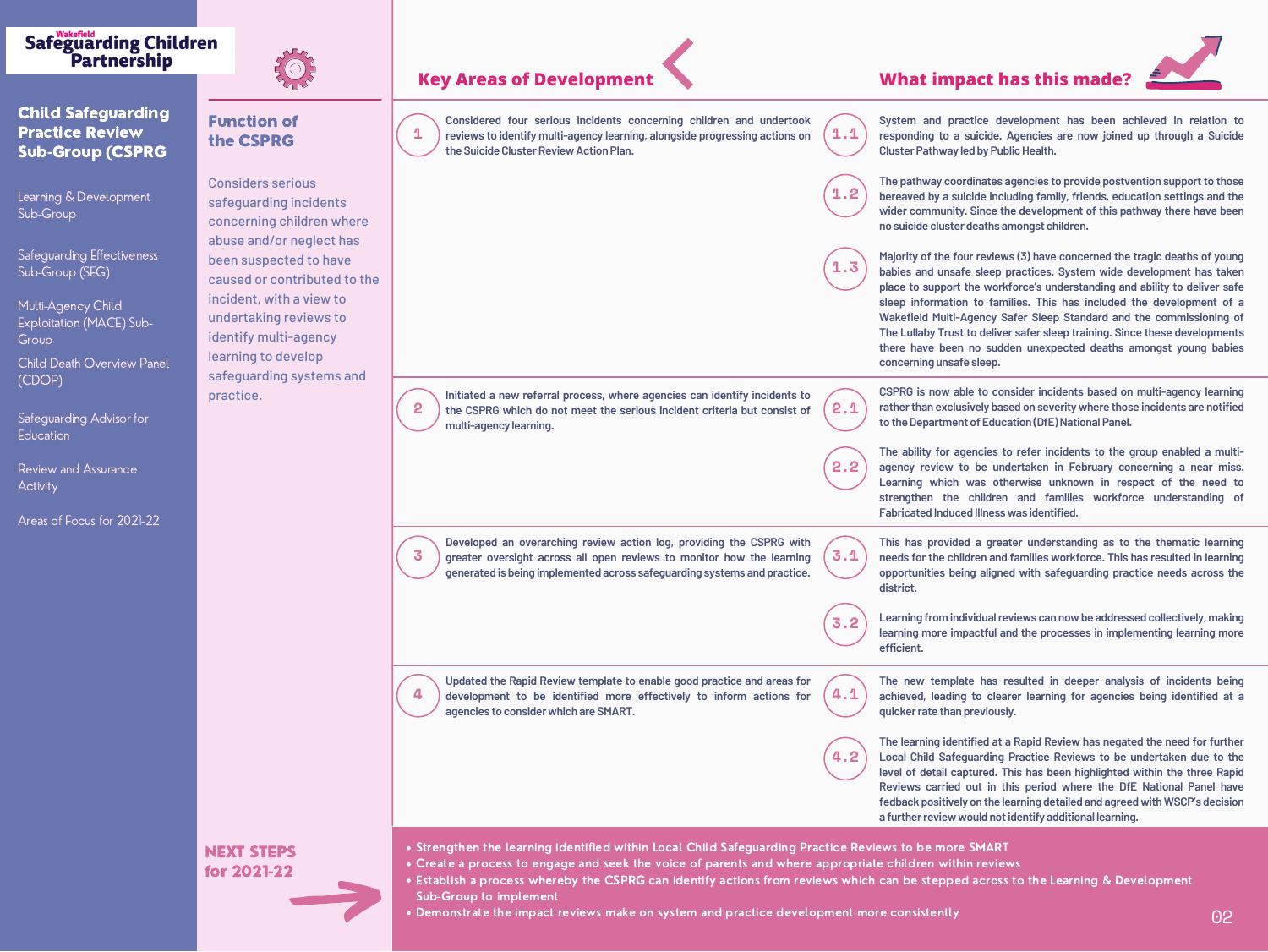Function of the Learning & Development Sub-Group

# **1 1.1 learning opportunities 2 2.1 Key Areas of Development What impact has this made? Development of a wide range of Wakefield Development of the Wakefield Safe Sleepi training Creation of One Minute Guides providing bite**

Responsible for responding to the learning and development of needs of the children and families workforce by developing, coordinating and delivering learning opportunities such as multi-agency training, conferences, masterclasses and safeguarding resources.

**Multi-Agency Child** Exploitation (MACE) Sub-Group

| specific virtual safeguarding |       | <b>Services have been abl</b><br>$\left( 1\cdot 1\right)$ into staffing briefings a                   |
|-------------------------------|-------|-------------------------------------------------------------------------------------------------------|
|                               | (1.2) | Due to the extensive t<br>bought in by WSCP has<br>saving which is being re<br>learning and developme |
| ing Standard and safe sleep   |       | <b>Children and families</b>                                                                          |

## **Safeguarding Children** Partnership



Child Safeguarding Practice **Review** Sub-Group (CSPRG

## Learning & Development Sub-Group

**le to access training on demand and incorporate this into staffing briefings and inductions.**

**Due to the extensive the virtual learning, the previous generic e-learning i** been ceased. This has resulted in a significant cost **saving which is being reinvested to enhance and further develop additional lent in Wakefield.** 

Safeguarding Effectiveness Sub-Group (SEG)

Child Death Overview Panel (CDOP)

Safeguarding Advisor for **Education** 

**Children and families workforce now has a range of guidance in relation to safe sleep practice in a single toolkit. The guidance helps to equip practitioners with an understanding on sudden infant death, co-sleeping, bed sharing and overlaying, what best practice looks like, how to engage parents, key messages,resources for parents and practitioners.**

Review and Assurance **Activity** 

| $\blacktriangle$<br>training                                                                                   | $\epsilon$ . $\pm$ | sare sleep practice i<br>practitioners with an u<br>bed sharing and overla<br>parents, key messages |
|----------------------------------------------------------------------------------------------------------------|--------------------|-----------------------------------------------------------------------------------------------------|
|                                                                                                                | 2.2                | The safe sleep training<br>with the knowledge a<br>confidence in how to<br>practices.               |
|                                                                                                                | 2.3                | <b>Wakefield has experie</b><br><b>WSCP was established</b><br>training there have be<br>sleep.     |
| Creation of One Minute Guides providing bite-sized information across a<br>3<br>variety of safeguarding topics | 3.1                | Information is now n<br>safeguarding more pro<br>been developed on inte<br>children who are not     |

**The safe sleep training, complementing the standard, equips practitioners with the knowledge and approaches to identify unsafe sleep and the confidence in how to engage parents to support them with safe sleep**

. Develop and deliver an integrated learning and development offer which is closer aligned with the needs of children and families

**Wakefield has experienced a number of sudden deaths of babies since WSCP was established in 2019. Since the development of the standard and training there have been no sudden deaths of babies concerning unsafe**

**Information is now more accessible and for many services makes safeguarding more proportionate to their area. One Minutes Guides have kelligence sharing, continuum of need, neglect and children who are not attending school. Services have been able to signpost to the guides in staff briefings, training, induction and within**

**local policy..**

- 
- workforce as identified within practice reviews and audit activity
- 
- the children and families workforce to access



Support the integration and learning and development needs of services as part of the Wakefield Families Together programme Further develop safeguarding resources across different mediums including video and podcast to enhance learning opportunities for



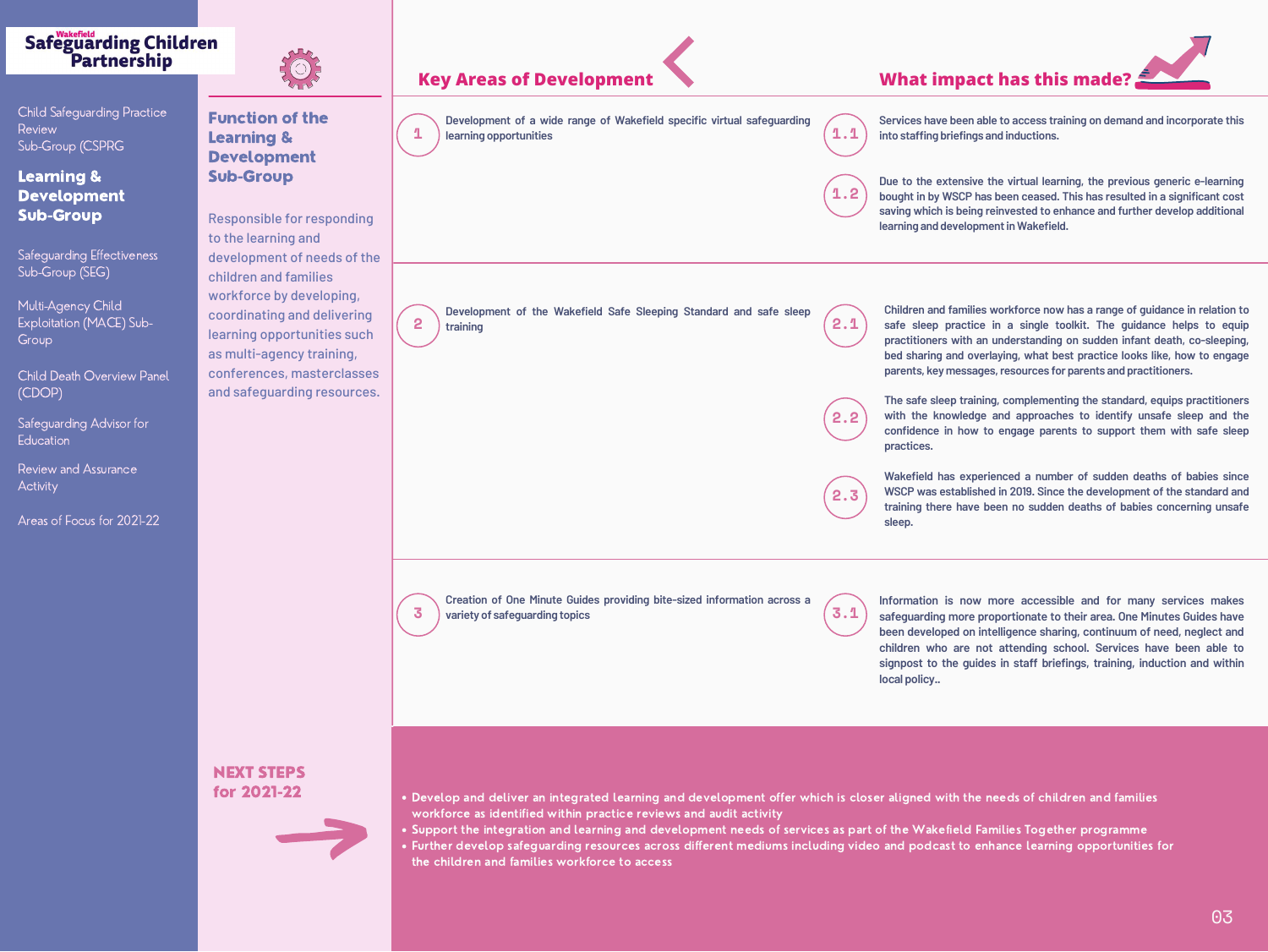## Function of the SEG Sub-Group

Oversees the multi-agen effectiveness of service work in relation to safeguarding children through data analysis an assurance activity.

Multi-Agency Child Exploitation (MACE) Sub-Group





**Child Death Overview Panel** (CDOP)

Safeguarding Advisor for **Education** 

## **Safeguarding Children** Partnership



Child Safeguarding Practice Review Sub-Group (CSPRG

Learning & Development Sub-Group

## Safeguarding **Effectiveness** Sub-Group (SEG)

## **Key Areas of Development What impact has this made?**

- **ition sharing process;**
- **:o multi-agency meetings;**
- **lect toolkit;**
- **ds of families within assessment when intervention**
- **ivate Fostering audit which services have begun to indepth consists c**
- **iderstanding of what Private Fostering is and how to hey identify a child who may be being privately**
- **child is being privately fostered and included in multiagency meetings and planning;**
- **consider how Private Fostering as an area can be overseen across the**

**despecise** *Fostering* **resources** and training for the children and

- **The multi-agency data is aligned to WSCP priorities which have enabled great focus on specific areas where improvement in systems and practice**  $h$  **hights have included:**
- **health provider attendance at strategy meetings has remained consistently high across this period, demonstrating significant imparison to previous periods**
- **police data is now amalgamated into the Multi-Agency Performance & Reports Designalision <b>Propelision Context of**

| INGY AI GUS VI DGVGIUPINGIIG                                                                                                                                                                                             |     | <b>THE BELLET STATE</b>                                                                                                                                                                                                                                             |
|--------------------------------------------------------------------------------------------------------------------------------------------------------------------------------------------------------------------------|-----|---------------------------------------------------------------------------------------------------------------------------------------------------------------------------------------------------------------------------------------------------------------------|
| Overseen multi-agency audits in relation to Safeguarding Young Babies<br>during Covid-19 and Private Fostering                                                                                                           | 1.1 | <b>Throughout Covid-19 re</b><br>new families were iden<br>rising. The audit carrie<br>babies and their families                                                                                                                                                    |
|                                                                                                                                                                                                                          | 1.2 | <b>Learning identified fro</b><br>consisted of:<br>• improving informat<br>• GPs being invited to<br>. the use of the negle<br>• updating the needs<br>makes impact                                                                                                 |
|                                                                                                                                                                                                                          | 1.3 | <b>Learning from the Priv</b><br>implement consists of t<br>· improve staff unde<br>respond should th<br>fostered;<br>• GPs are notified a c<br>agency meetings ar<br><b>• consider how Priva</b><br>district;<br>· develop Private Fo<br><b>families workforce</b> |
| <b>Refined the focuses within the WSCP Performance and Data Report</b><br>2                                                                                                                                              | 2.1 | The multi-agency data<br>great focus on specific<br>has been required. High<br>· health provider a<br>consistently high<br>improvement in cor<br>· police data is now<br>Data Report, enabli<br>other indicators                                                    |
| Wakefield CCG and Wakefield Council Children's Social Care (CSC) have<br>3<br>worked jointly to improve arrangements to enable GP practices to be<br>engaged with and included within multi-agency safeguarding meetings | 3.1 | <b>Following a range of de</b><br><b>CSC has improved. This</b><br>and involved in multi-ag                                                                                                                                                                         |
|                                                                                                                                                                                                                          | 3.2 | The developments have<br>• new form for gathe<br>· secure email sys<br>information and mir<br>• family history includ<br>· updated quidance f                                                                                                                       |

- **re** included:
- *<u>ering GP health information;*</u>
- **secure email systems for sharing and receiving safeguarding inutes;**
- **family history included as part ofinformation sharing requests;**
- **updated guidance forGPs preparing reports forCPC**

**Following a range of developments partnership working between GPs and CSC has improved. This has led to improvements in GPs being engaged with <u>igency working more consistently.</u>** 

**Throughout Covid-19 restrictions, nationally young babies (< 1 year olds) and** *<u>kntified as a vulnerable cohort with serious incidents*</u> **rising. The audit carried out sought assurance locally as to how young babies and theirfamilieswere being supported by services.**

**Learning identified from the audit which services have implemented**

Review and Assurance **Activity** 

Develop an audit report action log to enable the SEG to oversee recommendations from audit activity is implemented by services Create a multi-agency procedures working group to enable services in Wakefield to identify and address gaps in guidance via an



established process





|           | <b>Key Areas of Development</b>                                                                                               |     |
|-----------|-------------------------------------------------------------------------------------------------------------------------------|-----|
|           | Overseen multi-agency audits in relation to Safeguarding Young Babies<br>$\mathbf 1$<br>during Covid-19 and Private Fostering |     |
| ncy<br>es |                                                                                                                               | 1.2 |
| Id        |                                                                                                                               |     |
|           |                                                                                                                               | 1.3 |
|           |                                                                                                                               |     |

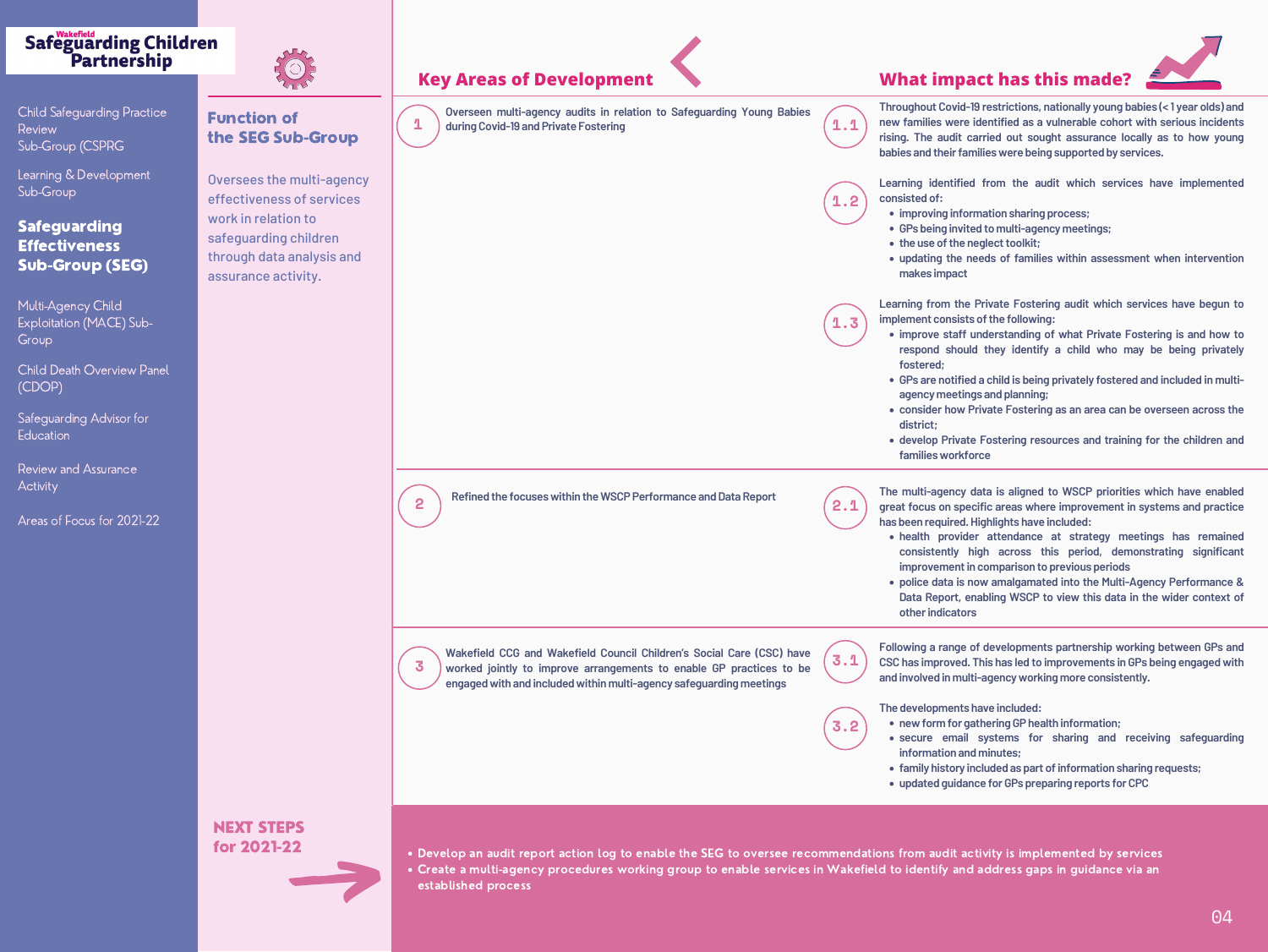## Function of the MACE Sub-Group

Oversees the multi-age effectiveness of servic work in relation to safeguarding children through data analysis assurance activity.

**Safeguarding Effectiveness** Sub-Group (SEG) **1.2**

**Child Death Overview Panel** (CDOP)

Safeguarding Advisor for **Education** 

Review and Assurance **Activity** 

## Safeguarding Children<br>Partnership



Child Safeguarding Practice Review Sub-Group (CSPRG

Learning & Development Sub-Group

## Multi-Agency Child Exploitation (MACE) Sub-Group

- **Identification and Prevention**
- **Protect and Support**
- **Disruptthrough intelligence, investigation and prosecution**
- **these priorities**



**Review and update of the MACE Terms of Reference and introduction of the MACE action plan has provided a stronger framework as to how the work WSCPcarries outin relation to child exploitation is delivered.**

|             | <b>Key Areas of Development</b>                                                                                                                                                                                         |                 |
|-------------|-------------------------------------------------------------------------------------------------------------------------------------------------------------------------------------------------------------------------|-----------------|
|             | Development of a MACE Action Plan and update of sub-groups Terms of<br>$\boldsymbol{\varPi}$<br>Reference outlining key areas of focus for the district in preventing,<br>identifying and disrupting child exploitation | 1.1             |
| ency<br>ces |                                                                                                                                                                                                                         | 1.2             |
| and         |                                                                                                                                                                                                                         |                 |
|             | Multi-agency approach in identifying all services responsibility and<br>capability indelivering disruption work<br>2                                                                                                    | $\sqrt{ }$<br>2 |
|             |                                                                                                                                                                                                                         | 2.2             |
|             | <b>Creation of the Partnership Intelligence Sharing Toolkit</b><br>$\overline{\phantom{a}}$                                                                                                                             |                 |
|             |                                                                                                                                                                                                                         |                 |
|             | . Develop a MACE Strategy to provide an strategic overview of the priority ar                                                                                                                                           |                 |

- **Three strategic priorities have been introduced**
- **Services in Wakefield now have a clear vision and plan to work towards**
- **whereby the MACE can measure effectiveness and progress against**

**services** responsibility and **Services across WSCP have been articulating the disruption techniques available at their disposal. This has included services such as health providers, education, substance misuse agencies, housing, youth services and CAMHS detailing how they deliver disruption work. Services now have an increased understanding as to how they are able to contribute to disruption and that this not exclusively a responsibility for enforcement agencies such as the police andCSC. Disruption activity received from services has been collated to provide an evidence base, join up approaches,reduce duplication and to identifywhere there are gaps forMACESub-Group to address. 2.2**



**Creative Creations (MACE** Sub-Group has overseen the development of a Partnership<br>Intelligence Sharing Toolkit to increase submissions to the Partnership **Intelligence Sharing Toolkit to increase submissions to the Partnership Intelligence Portal (PIP).** 

> **The toolkit includes a host of resources which have raised practitioners understanding ofintelligence sharing and the use ofthePIP.**

**The toolkitwill be used as part ofPIPcampaign inJune.**

strategic overview of the priority areas in respect of child exploitation for the district

Enhance services ability to identify child exploitation



## **pdate of sub-groups Terms of**

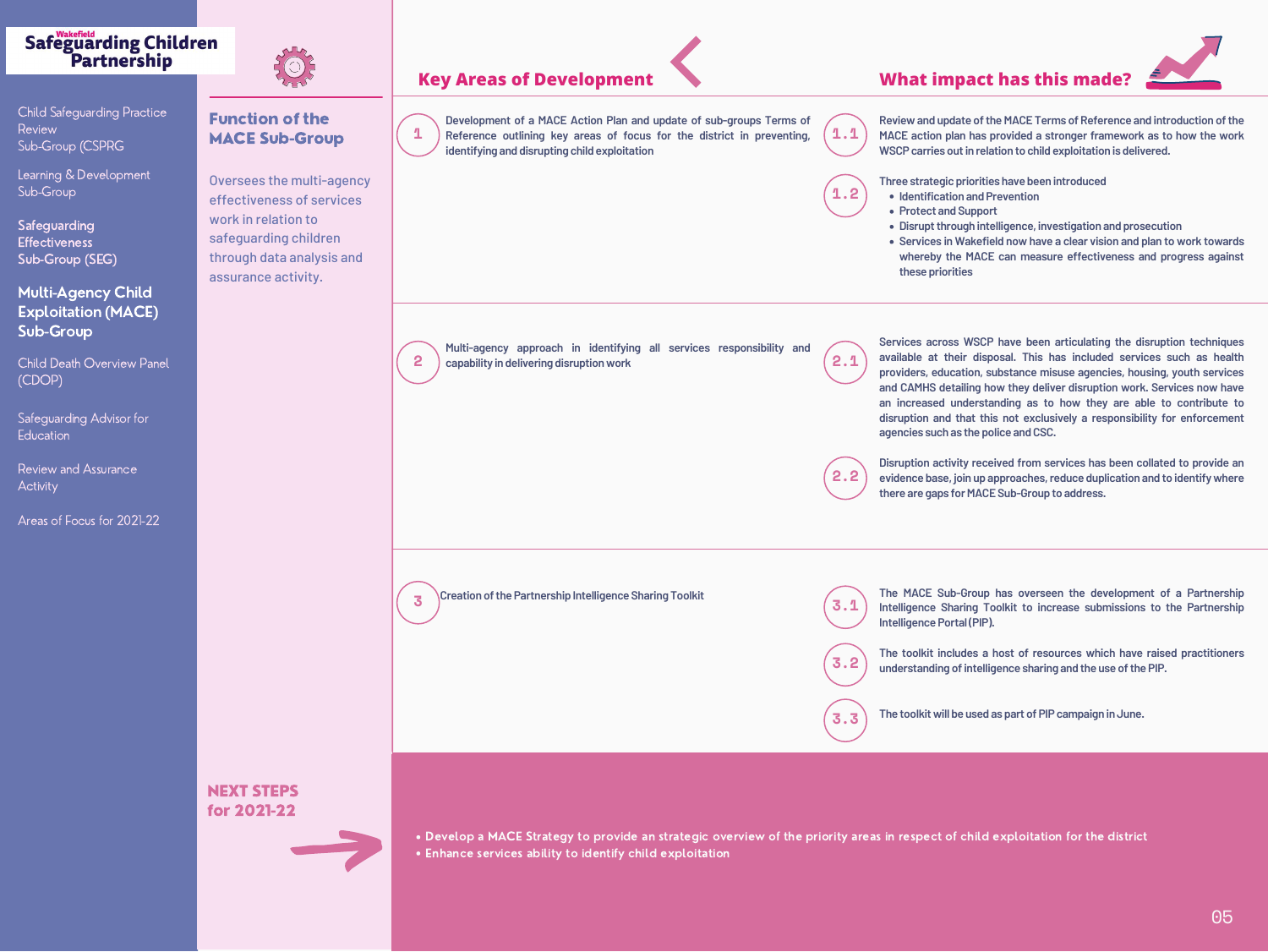## Function of CDOP

Considers all child deaths in the district, reviewing information to analyse the circumstances, confirm cause of death, determine any contributing factors and to identify learning arising which may prevent future child deaths.

## Safeguarding Children<br>Partnership



**Child Safeguarding Practice Review** Sub-Group (CSPRG

**Safeguarding Effectiveness** Sub-Group (SEG)

**Multi-Agency Child** Exploitation (MACE) Sub-Group

Safeguarding Advisor for **Education** 

Learning & Development Sub-Group

## Child Death Overview Panel (CDOP)









**monitoring system to identify steps needed to progress to the CDOP. CDOP as a result nowhas oversight as to the status of each child death.**





**2 2.1 Meeting (CDRM) process. Wakefield CCG have funded alongside Kirklees Wakefield CCG have led efforts to implement the Child Death Review CCG and Mid Yorkshire Health Trust (MYHT) a Lead Nurse for Child Death role to be created and sitwithinMYHT.**

**There are currently 36 open child deaths which requiring presenting to CDOP. WSCP has arranged a Wakefield only CDOP in May where 11 cases will be presented, this will be followed by quarterly joint panels with Kirklees**

**The modifiable factors identified from the child deaths presented at the October 2020 panel concerning two babies who died in relation to unsafe sleep practices in 2019 were considered and have informed the wider safe**

**The Lead Nurse role is responsible to support families as the key worker, coordinate the CDRMs, and provide additional support across the whole child death process.**

. Monitor the strengthening of existing child death process and support the implementation of the CDRM

Review and Assurance **Activity** 

Create Child Death Pathway Protocol which outlines timescales to respond, at which point different processes are initiated, which professional / service is responsible for leading on a process, illustrates the whole child death process

Develop One Minute Guides on Joint Agency Review meeting, Child Death Review Meeting, Child Death Overview Panel to support professionals in understanding the nature of the meeting, expectations, responsibilities, guidance on what they need to do

Establish a support package for parents, carers and families to ensure there is a consistent offer to access

Develop Child Death Review Training for professionals, covering the whole child death process to provide participants with understanding their roles and responsibilities in the process, the skills to explain to families the purpose what will happen to their child, how to collate and evaluate information for CDRM and CDOP. Along with having an increased knowledge of the nature and cause of unexpected deaths and to be able to recognise and respond appropriately to the circumstances surrounding the death of a

Publish a Wakefield Child Death Arrangements Document as described within statutory guidance

- 
- 
- 
- 
- child
- 
- carried out by CDOP and priorities for the following year



Publish CDOP Annual Reports to provide a breakdown of child deaths across the year, themes in relation to the deaths, the work

Initiate a Child Death Arrangements Working Group to consider the following:

### NEXT STEPS for 2021-22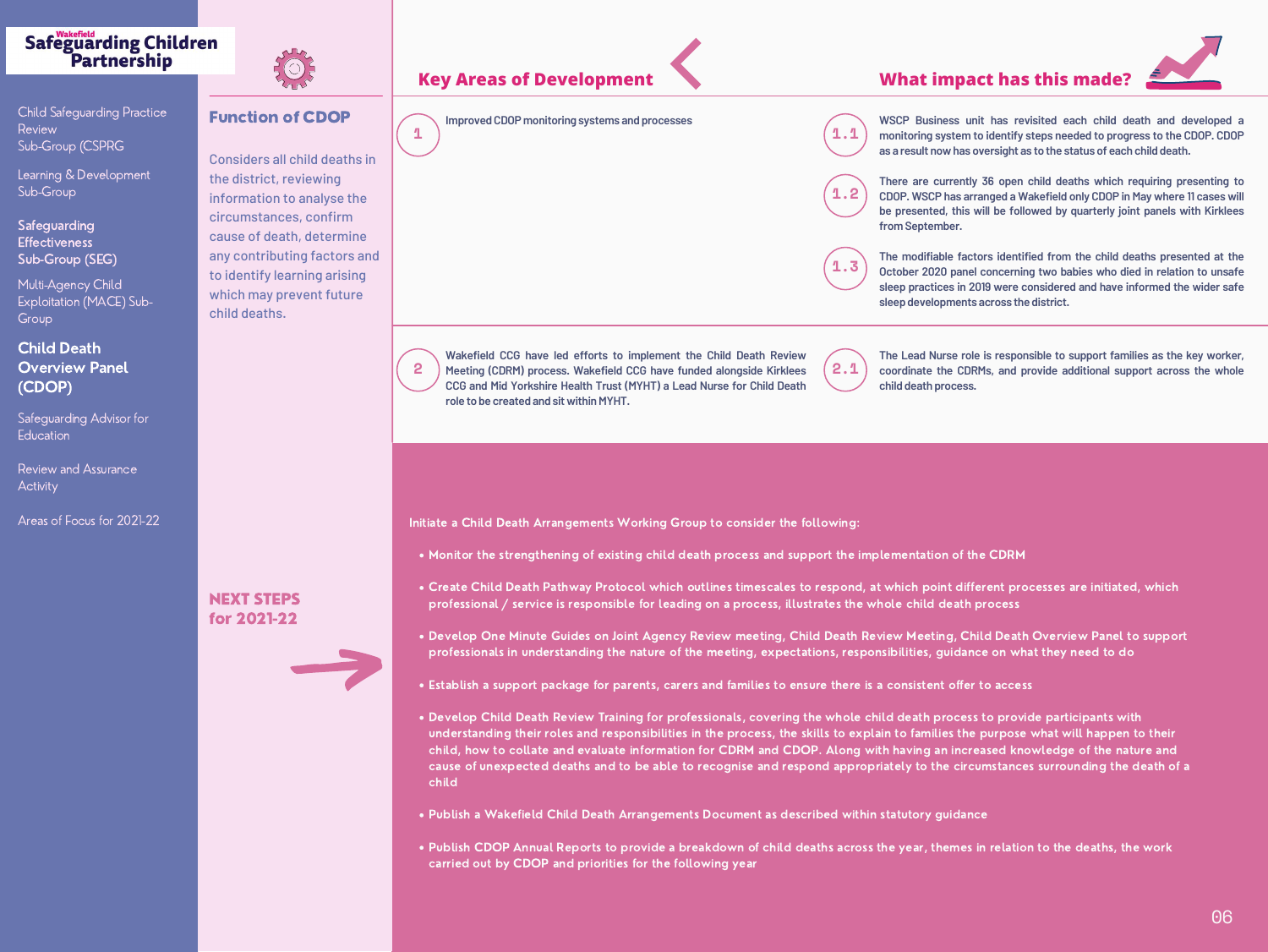Function of Safeguarding Advisor for Education

Provides safeguarding advice support and training to Education Establishments in the Wakefield district.

## **Safeguarding Children** Partnership



Child Safeguarding Practice Review Sub-Group (CSPRG

Review and Assurance **Activity** 

Learning & Development Sub-Group

Safeguarding **Effectiveness** Sub-Group (SEG)

Multi-Agency Child Exploitation (MACE) Sub-**Group** 

Child Death Overview Panel (CDOP)

## Safeguarding Advisor for Education

Areas of Focus for 2021-22

**Ensured consistency and provided clarity on lots of safeguarding information issued by Department for Education (DfE) to ensure ongoing**





**Allowed staff to continue to access high quality training during restricted covid lockdown measures. Impact evaluations show staffs knowledge and confidence levels increased following training.Updated webpage with**